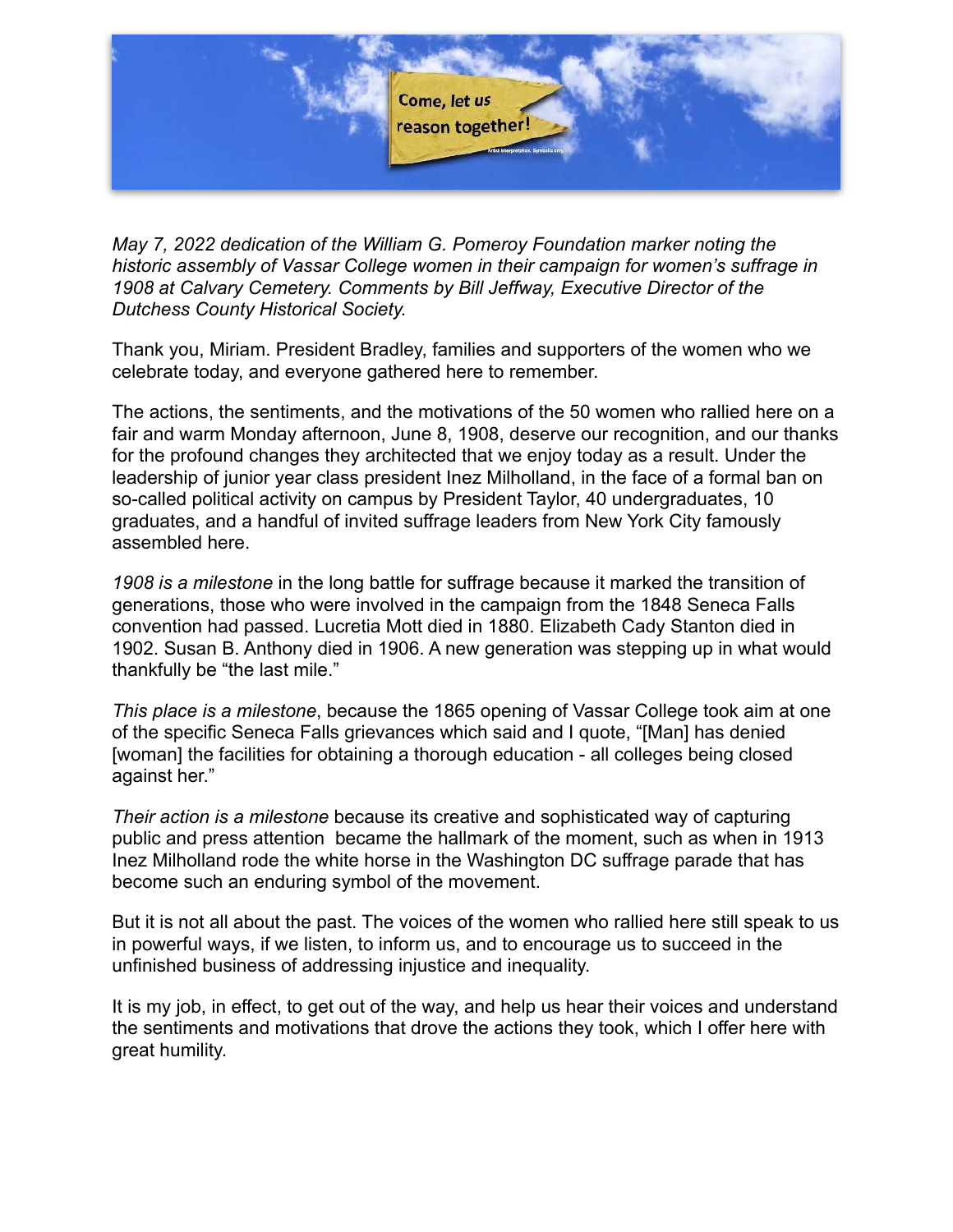We recall that the women assembled here were calling for suffrage, but that suffrage was only a means, an essential means, but a means to a greater ambition.

They assembled under a big yellow banner with the words, "Come, let us reason together." Being reasonable did not in any way make these women weak. They felt being reasonable was their strength, as the flames of emotion created great heat, they called on cooler reason to prevail.

Many of the arguments made in the period around the 1865 opening of Vassar College, about the danger of educating women, were recurring in 1908.

The tone, and strategy, of coolness of reason, with a backbone of steel, and persistence in the face of sometimes violent opposition, was set in the 1848 Seneca Falls Convention, when the women ended the conference by signing a *Declaration of Sentiments* that was an amplification of the *Declaration of Independence*.

They wrote, "We hold these truths to be self-evident; that all men **and women** are created equal; that they are endowed by their Creator with certain inalienable rights; that among these are life, liberty, and the pursuit of happiness." The declaration ended with the words, "[so as] this day [we] affix our signatures. [We] firmly rely upon the final triumph of the right and the true."

After a failed 1915 referendum, a 1917 referendum was successful in granting women the right to vote in New York State, almost three years before the national right was granted through federal constitutional amendment.

## **Let's look at some of the cracks in the dam of resistance that evolved.**

Relatively quickly after the 1865 opening of the college, and ironic given the ban on such assembly in 1908, another crack in the dam of resistance occurred in 1868 while Matthew Vassar was still alive. Matthew Vassar, who had a great deal of appropriate respect for the astronomer Mariah Mitchell, whose extraordinary vision remains beautifully preserved in her observatory today, would have found it hard to tell Miss Mitchell what she might, or might not do. At Mitchell's invitation, in April of 1868, fellow Quaker, Anna E. Dickinson of Philadelphia spoke to an assembly of Mitchell's students at the observatory. Dickinson was a renowned speaker on abolition and suffrage. Four years earlier, she became the first woman to address Congress at the Capitol. President Lincoln was in the audience. Here she gave her popular speech, using what was accepted language of the day, "Idiots and Women" – she examined two qualities that disbarred a person from voting in New York State.

The importance of the Quakers in advancing the cause of suffrage, and the greater cause of the equal participation of women in all aspects of life, can not be overstated. By the mid 19th century Dutchess County had become home to the largest Quaker population outside of Philadelphia.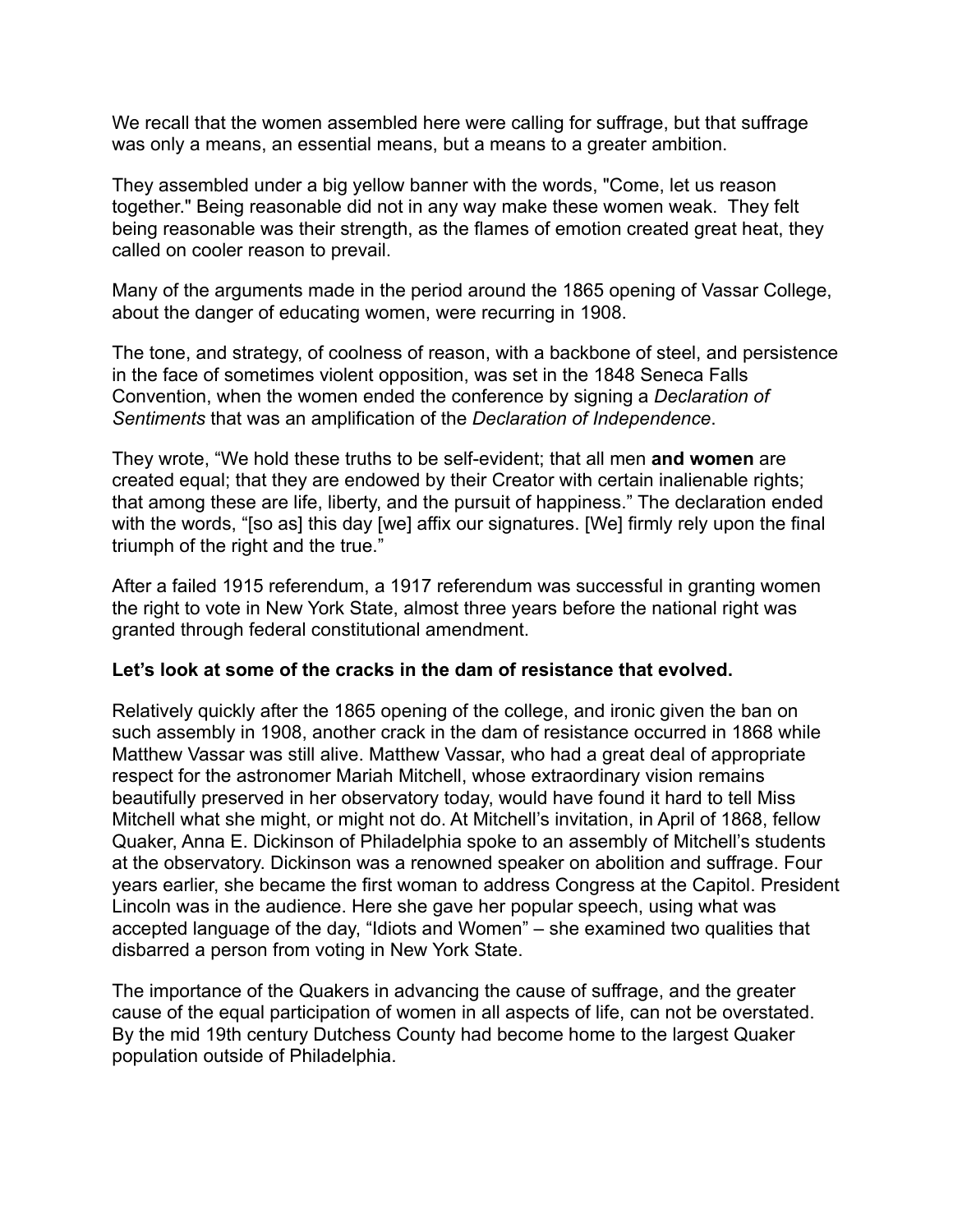The Quaker meeting in nearby Pawling in 1766 was the first meeting to ban ownership of an enslaved person. Quakers believed in the equal education and participation of women, reflected in their highly respected co educational boarding school in nearby Millbrook, where Lucretia Mott was first a student and then a teacher. It is not surprising that four out of five organizers of the Seneca Falls convention were Quakers.

Cracks in the dam of resistance continued when in 1880, women were granted the right to vote in school elections in New York State. Cracks in the dam of resistance continued when in 1890, the new state of Wyoming allowed women to vote, followed by Colorado, Utah and Idaho by the time of the 1908 rally.

As the cracks in the dam of resistance expanded, so did the scale of the challenges and needs of the time. The Triangle Shirtwaist Factory fire was three years in the future in 1908. But work safety and fairness were a dominant theme expressed at the rally here. Rose Schneiderman, the nationally renowned trade union activist, was not alone in speaking to the issues of safety and economic fairness for working women.

The 1908 rally was a turning point. Although it was not until the end of President Taylor's term and beginning of that of Henry Noble MacCracken in 1915 that there would be some formal loosening of the reigns, change began in 1910.

Some women focused on national level change through constitutional amendment. Some women worked on a statewide basis. And some women worked very literally on a very local basis, and I will wrap up by focusing on the transition from the 1908 rally to the very local activities which are perhaps lesser known.

The 1908 rally was a turning point because by 1910, Vassar English Professor Laura Wylie emerged as the very public leader of the Equal Suffrage League. She was public about it, and the meetings held at the house that she shared with her partner, also a Vassar College professor, Gertrude Buck, was the center of political activity. It helped that they lived off campus, in a house that still stands at the memorial fountain, as they became a hub, a connector of a full engagement of the full local community, diverse in race, economics, and education.

In 1914, the Dutchess County Equal Suffrage league held a rally at the African Methodist Episcopal (or AME) Zion Church, where a young woman named Sadie Delaney read a poem she had written, "A Suffrage Call." While women of color would face obstacles, as men of color did, and do, we can see early in Sadie Delaney's life an interest in the power of words. She went on to international recognition by establishing the field of bibliotherapy, when as head librarian at Tuskegee Veterans Administration Hospital she prescribed reading for Black World War One combat veterans who had physical and mental injury.

The April 1917 formal declaration of war by the US against Germany proved to offer the most convincing, final argument. Women protesting outside of the White House reflected a profound determination. But women driving farm tractors, and I assure you that farm tractors in 1917 were not what they are today, women driving farm tractors,